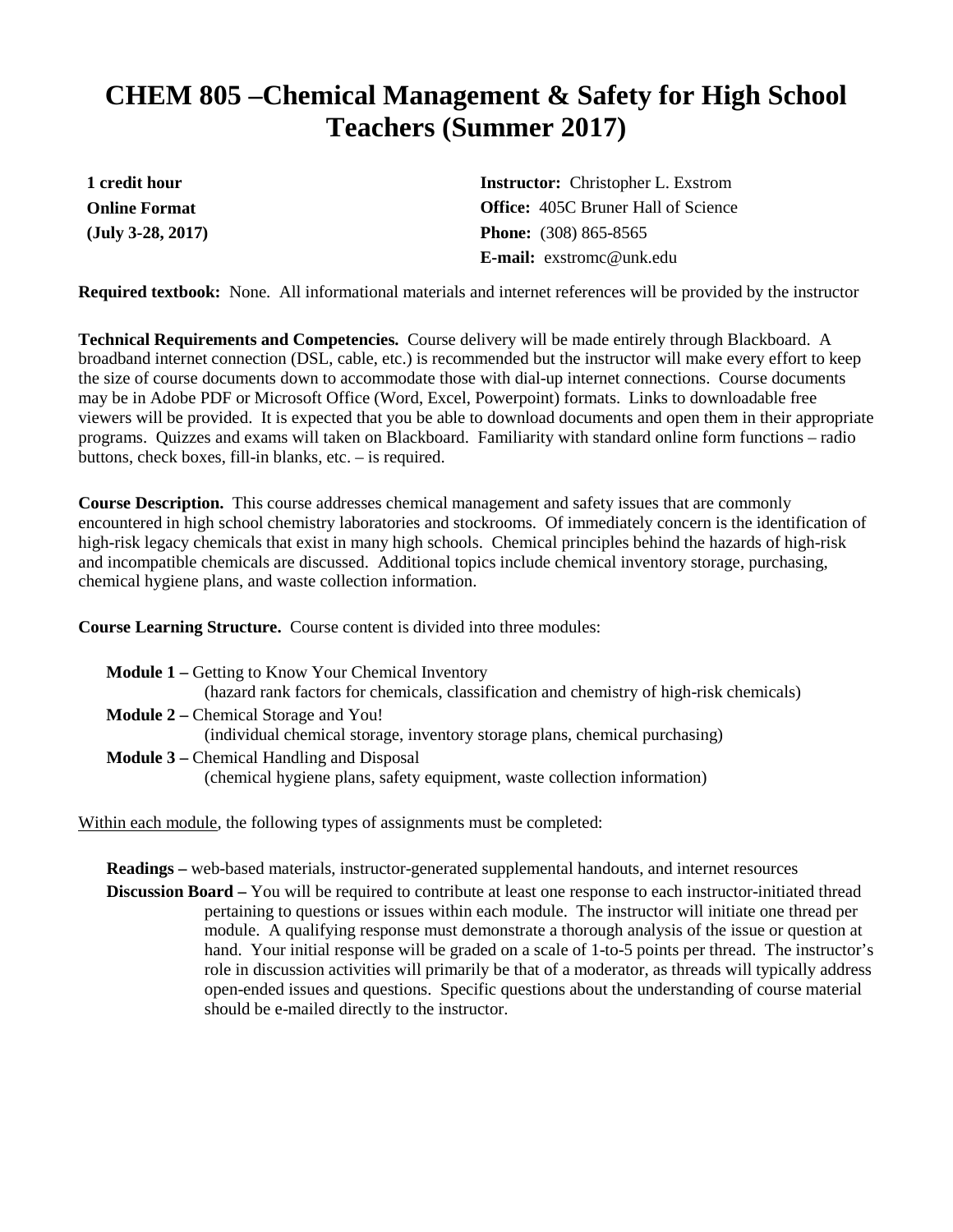Your grade will be based on the number of accumulated points as a percentage of the total possible number of points according to the distribution given below:

## **GRADING DISTRIBUTION\***

| Quizzes (3)                             | 35% (11.667% each) |
|-----------------------------------------|--------------------|
| Discussion Board                        | 15%                |
| Inventory Report & Storage Plan Project | 25%                |
| Final Exam                              | 25%                |

**Grading Scale.** A (92.50-100), A- (90.00-92.49), B+ (87.50-89.99), B (82.50-87.49), B- (80.00-82.49), C+ (77.50- 79.99), C (60.00-77.49), F (below 60.00). *Grade boundaries may be adjusted downward (in your favor) at the instructor's discretion.* You will be notified of any scale changes.

**Quizzes.** Three quizzes of 30-minute lengths will be given on Blackboard. (**NOTE: You will have access to each quiz only once. Do all of your preparation before accessing the quiz.**) Formats may include multiple choice, short answer, and possibly some longer essay problems. Each quiz will cover one module.

**Inventory Report & Storage Plan Project.** Record the chemical inventory (substances and quantities) for your classroom and stockroom. This pertains **only** to areas and chemicals that service chemistry (high school) or science (middle school/junior high) courses. You will be provided with a spreadsheet on which to record inventory data. In a separate report, prepared using a word processor (10-12 point font, 1" paper margins), describe any potential hazards associated with legacy chemicals and current storage conditions for the entire chemical inventory. Propose and describe an updated storage plan that is consistent with the principles discussed in Module 2 and the Flinn Storage Classification system. The minimum report length expectation is 750 words.

*NOTE: This project is an educational exercise only, much like a lab experiment or term paper in other courses. This project does NOT serve as or replace official inspections by federal or state agency representatives, emergency responders, insurance companies, or certified waste management/disposal personnel. Information from your report will be treated by the instructor as confidential.*

**Final Exam.** After all quizzes and discussion board responses have been completed, you may take the course final exam. This will be given on Blackboard and have a similar format to the quizzes but the exam will be 60 minutes. (**NOTE: You will have access to the exam only once. Do all of your preparation before accessing the exam.**)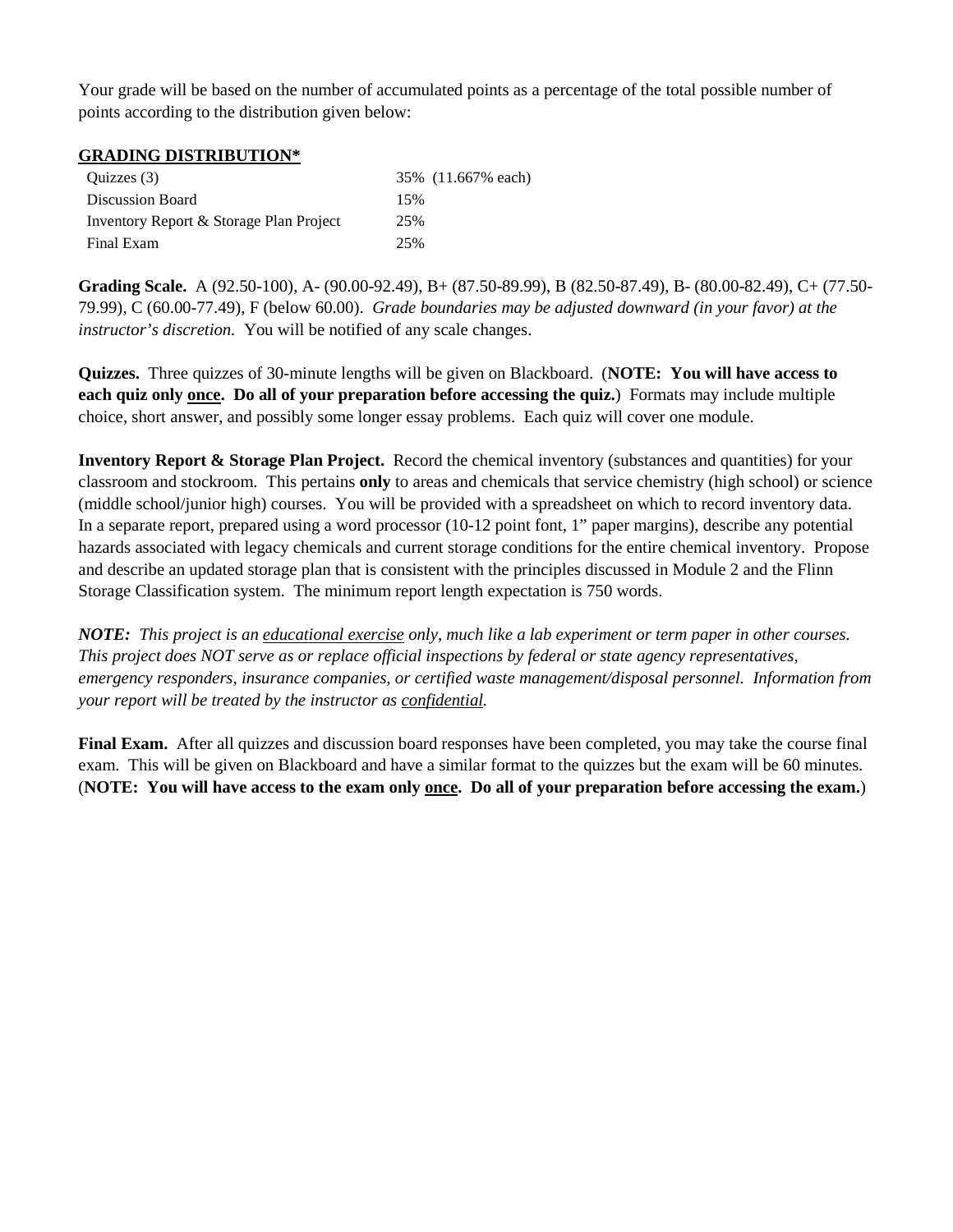## **CHEM 805 Course Material Outline and Objectives**

| <b>Topic Area</b>                                                 | <b>Reading Coverage</b> | <b>Broad Objectives</b>                                                                                                                                                                                           |
|-------------------------------------------------------------------|-------------------------|-------------------------------------------------------------------------------------------------------------------------------------------------------------------------------------------------------------------|
| <b>Chemical Hazard</b><br><b>Rank Factors</b>                     | Module 1                | • Understand the concept of numerical hazard or risk factors associated with<br>specific chemicals                                                                                                                |
|                                                                   |                         | • Understand the fundamentals behind the National Fire Prevention<br>Association and King County Hazardous Waste Management rating systems                                                                        |
| Classification and<br>Chemistry of High-<br><b>Risk Chemicals</b> | Module 1                | • Understand the primary hazards and chemical properties of high-risk<br>carcinogens and toxins -- mercury, cadmium, arsenic, chromate compounds,<br>cyanides, chlorinated organic solvents, formaldehyde, phenol |
|                                                                   |                         | • Understand the primary hazards and chemical properties of high-risk<br>corrosives -- Nitric acid, perchloric acid, hydrofluoric acid, ammonium<br>hydroxide, Group 1 hydroxide salts, bromine                   |
|                                                                   |                         | • Understand the primary hazards and chemical properties of high-risk water-<br>and air-reactive compounds -- Group 1 elements, phosphorus, calcium<br>carbide, lithium aluminum hydride, sodium dithionate       |
|                                                                   |                         | • Understand the primary hazards and chemical properties of high-risk<br>explosives -- nitro-organics, azides, perchlorate compounds, organic<br>peroxides, peroxidizable solvents                                |
| Chemical Inventory<br>Management                                  | Module 2                | • Understand the types and functions of storage containers for individual<br>gases, solids and liquids                                                                                                            |
|                                                                   |                         | • Understand and apply the Flinn Storage Classification System to avoid<br>storing incompatible chemicals together                                                                                                |
|                                                                   |                         | • Understand the various factors involved in planning chemical purchases –<br>anticipated amounts to be used, hazards, storage capacity                                                                           |
| <b>Chemical Handling</b><br>and Disposal                          | Module 3                | • Understand the role and basic components of a chemical hygiene plan                                                                                                                                             |
|                                                                   |                         | • Understand the functions of primary laboratory safety equipment                                                                                                                                                 |
|                                                                   |                         | • Understand chemical spill plans and the use of appropriate kits and<br>chemicals for spill cleanups                                                                                                             |
|                                                                   |                         | • Understand the fundamentals of chemical waste collection as they apply to<br>the high school laboratory and stockroom                                                                                           |